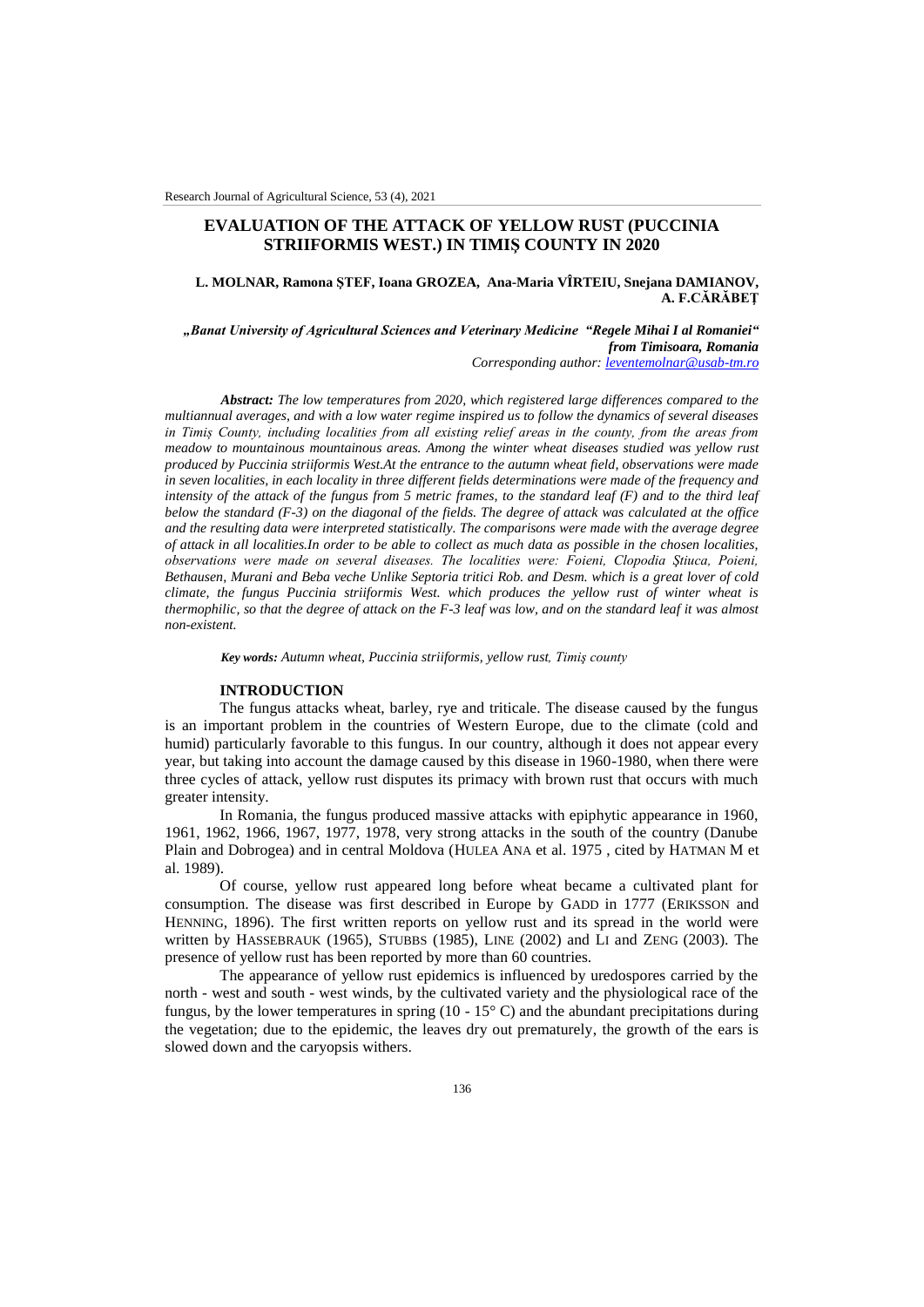# **MATERIAL AND METHODS**

Observations was made in seven localities homogeneously dispersed on the surface of the entire territory of Timiș County to include all forms of relief in the region. The locations were; Beba veche, Ştiuca, Clopodia, Foieni, Murani, Bethausen and Poieni.

In each locality three fields of winter wheat was chosen and on each field five metric frames were read regarding the frequency, intensity of the degree of attack and subsequently the degree of attack was calculated. The obtained results were statistically compared with the county attack average.

# **RESULTS AND DISCUSSION**

The degree of attack of yellow rust on the leaf F-3 in 2020 is shown in Table 1 and illustrated graphically in Figure 1. *Table 1.*

| Degree of attack of <i>Puccinia striiformis</i> on leaf F-3 |                  |             |                |                |         |                |         |              |
|-------------------------------------------------------------|------------------|-------------|----------------|----------------|---------|----------------|---------|--------------|
| Nr.                                                         | Locslities       | Repetitions |                |                | Average | Relative diff. | Diff.   | Significance |
| crt.                                                        |                  | R1          | R <sub>2</sub> | R <sub>3</sub> |         | (% )           |         |              |
|                                                             | Beba veche       | 25.65       | 21.33          | 26.45          | 24.48   | 112.18         | 2.66    |              |
| 2                                                           | Stiuca           | 22.35       | 1684           | 18.35          | 20.35   | 93.27          | $-1.47$ |              |
| 3                                                           | Clopodia         | 30.15       | 29.35          | 26.15          | 28.55   | 130.85         | 6.73    |              |
| 4                                                           | Foieni           | 25.26       | 28.15          | 26.85          | 26.75   | 122.62         | 4.93    |              |
| 5                                                           | Murani           | 22.75       | 20.21          | 25.85          | 22.94   | 105.12         | 1.12    | ۰            |
| 6                                                           | <b>Bethausen</b> | 18.48       | 14.25          | 17.25          | 16.66   | 76.36          | $-5.16$ |              |
|                                                             | Poieni           | 15.20       | 11.10          | 12.33          | 12.88   | 59.02          | $-8.94$ | $00\,$       |
| 8                                                           | Average          | 22.83       | 20.73          | 21.89          | 21.82   | 100.00         | 0.00    | Mt.          |

DL5% - 7.4221; DL1% - 9.9768; DL0.1% - 14.2920.



Fig. 1. Degree of attack of *Puccinia striiformis* on leaf F-3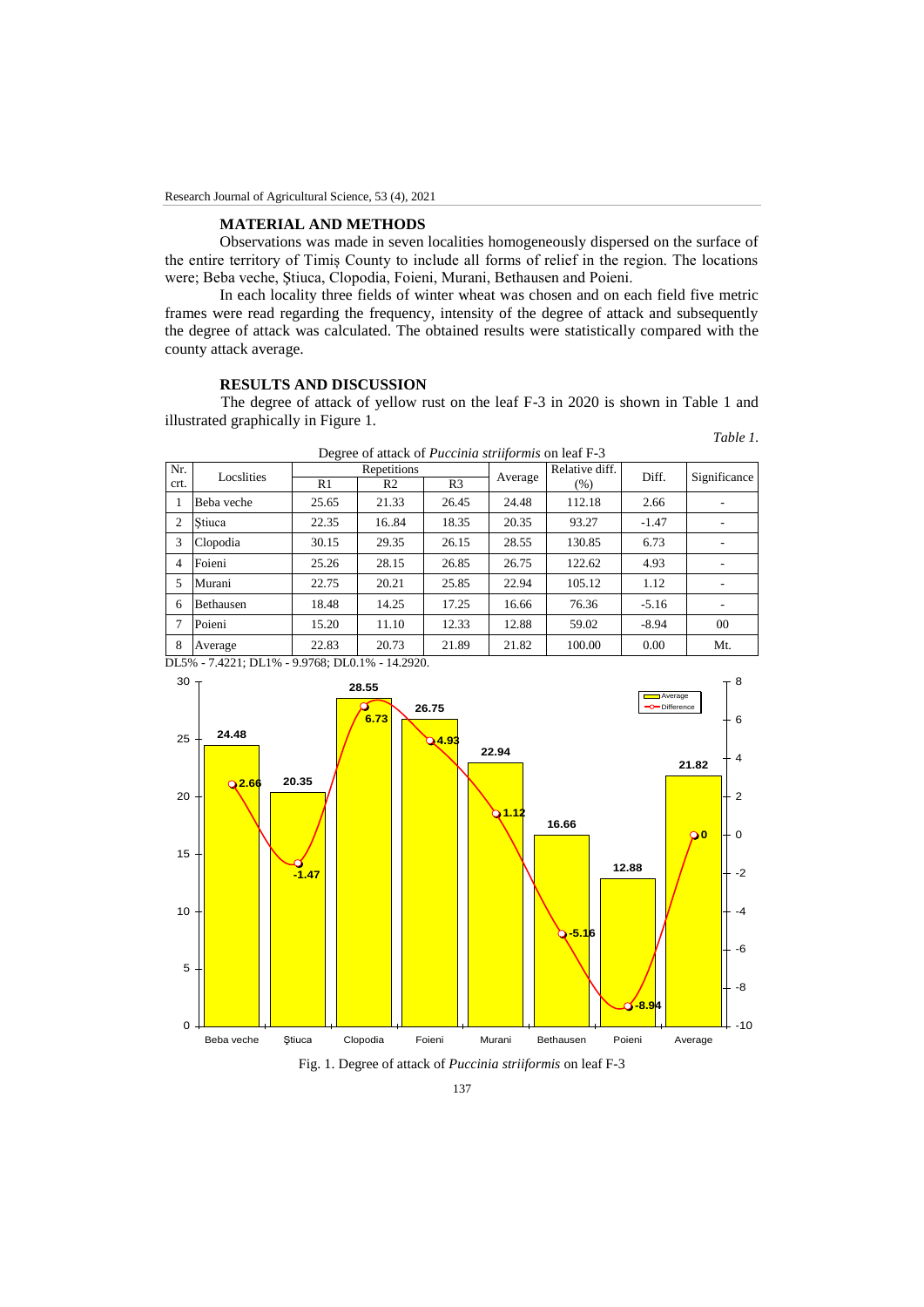The values of the differences of the yellow rust attack were quite fluctuating in the seven localities, but with the exception of Poieni locality, the differences were not statistically assured.

In Poieni, the difference was distinctly insignificant with a value of -8.94. This difference is probably due to the fact that in 2020, the temperatures were very low, the town is in a mountainous area where temperatures are even lower than in the meadow area, and rainfall very much in the first half of the year.

Table 2 and Figure 2 show the experimental data on the degree of yellow rust attack in the seven localities and the statistical analysis of the results compared to the average of the localities. *Table 2*

| apie |  |
|------|--|
|      |  |

| Degree of attack of Puccinia striiformis on leaf F |                  |             |                |                |         |                |         |              |
|----------------------------------------------------|------------------|-------------|----------------|----------------|---------|----------------|---------|--------------|
| Nr.                                                | Locslities       | Repetitions |                |                | Average | Relative diff. | Diff.   | Significance |
| crt.                                               |                  | R1          | R <sub>2</sub> | R <sub>3</sub> |         | $(\% )$        |         |              |
|                                                    | Beha veche       | 6.78        | 7.57           | 8.75           | 7.70    | 125.94         | 1.59    |              |
| 2                                                  | Stiuca           | 2.95        | 4.87           | 5.78           | 4.53    | 74.15          | $-1.58$ |              |
| 3                                                  | Clopodia         | 10.10       | 8.57           | 9.87           | 9.51    | 155.60         | 3.40    | $\ast$       |
| 4                                                  | Foieni           | 8.75        | 9.15           | 7.65           | 8.52    | 139.30         | 2.40    |              |
| 5                                                  | Murani           | 5.79        | 6.67           | 5.79           | 6.08    | 99.50          | $-0.03$ |              |
| 6                                                  | <b>Bethausen</b> | 3.75        | 4.25           | 4.85           | 4.28    | 70.06          | $-1.83$ |              |
|                                                    | Poieni           | 4.15        | 2.35           | 0.00           | 2.17    | 35.44          | $-3.95$ | $\Omega$     |
| 8                                                  | Average          | 6.04        | 6.20           | 6.10           | 6.11    | 100.00         | 0.00    | Mt.          |

DL5% - 3.1155; DL1% - 4.1878; DL0.1% - 5.9992.



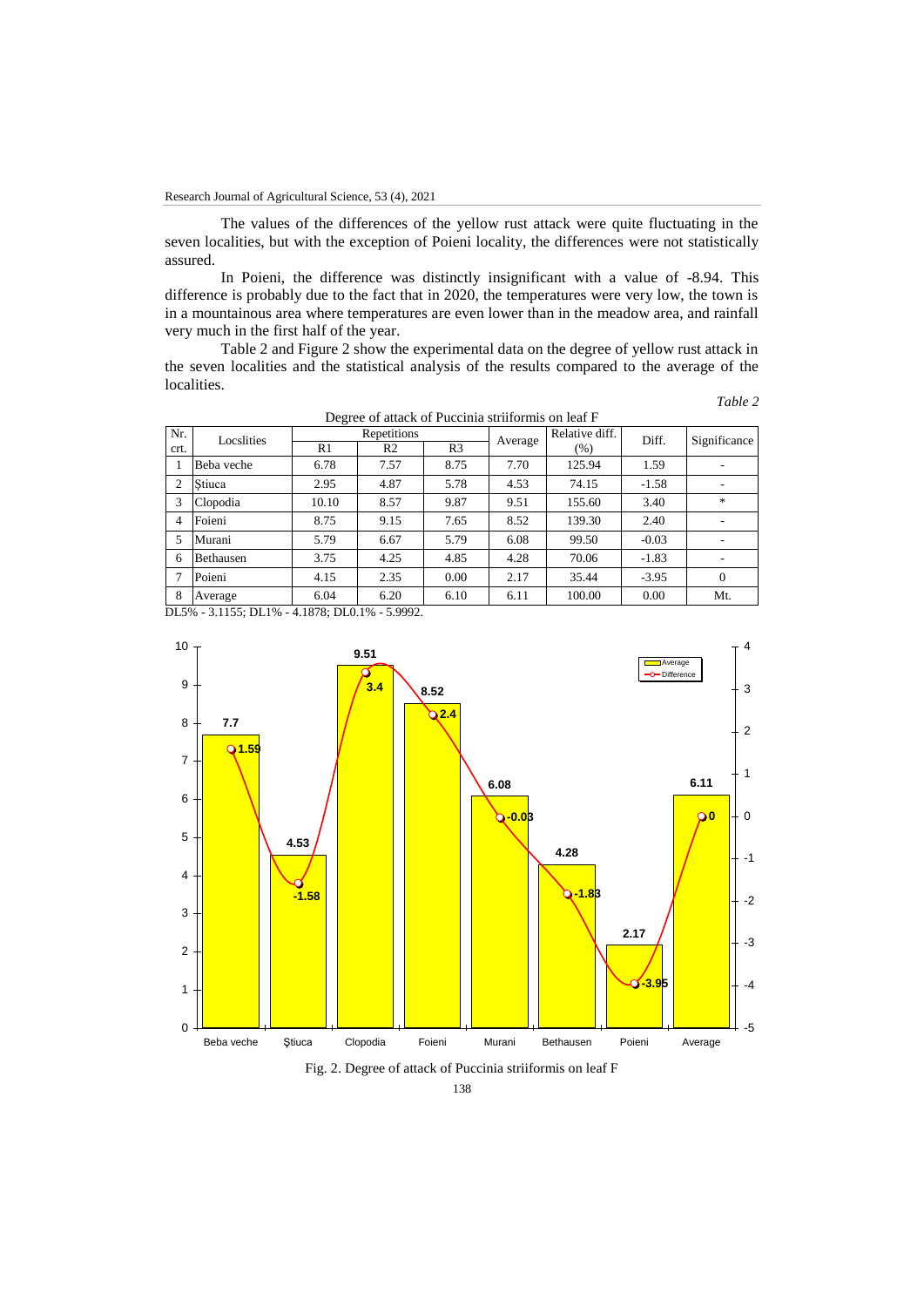The results regarding the yellow rust attack were quite homogeneous, so that after the statistical analysis most of the differences were not statistically assured, except for two localities, namely Clopodia and Poieni.

In Clopodia locality, which is the southernmost locality of the county, the difference of 3.40 is statistically assured as significant, and in Poieni locality there was a difference of - 3.95, statistically assured as insignificant.

# **CONCLUSIONS**

Yellow rust attack was moderate to worse in 2020.

The low temperatures associated with rain drought, did not affect positively the yellow rust attack

The locality of Poieni being in a mountainous area, where the temperatures are lower, the rust attack was lower.

#### **BIBLIOGRAPHY**

- ALI SAJID, GLADIEUX PIERRE, LECONTE MARC, GAUTIER ANGÉLIQUE, JUSTESEN ANNEMARIE F., HOVMØLLER MOGENS S., ENJALBERT JÉRÔME, DE VALLAVIEILLE-POPE CLAUDE, 2014, Origin, Migration Routes and Worldwide Population Genetic Structure of the Wheat Yellow Rust Pathogen Puccinia striiformis f.sp. tritici, Published: January 23, 2014, https://doi.org/10.1371/journal.ppat.1003903
- BAYLES RA*,* FLATH K*,* HOVMØLLER MS*,* VALLAVIELLE-POPE C*,* 2000*.* Break-down of the Yr17 resistance to yellow rust of wheat in northern Europe*.* Agronomie 20*,* 805*–*11*.*
- CHEN X.M., 2010, Epidemiology and control of stripe rust [Puccinia striiformis f. sp. tritici] on wheat, Canadian Journal of Plant Pathology, Pages 314-337, Published online: 01 Apr 2010
- HATMAN,M., BOBEŞ I., LAZĂR AL., GHEORGHIEŞ C., GLODEANU C., SEVERIN V., TUŞA CORINA, POPESCU I., VOINICA I., 1989 – Fitopatologie, Ed. Did. şi Ped., Bucureşti
- HOVMØLLER M. S., JUSTESEN A. F., BROWN J. K. M., 2002, Clonality and long-distance migration of *Puccinia striiformis* f.sp. *tritici* in north-west Europe, Plant Pathology, Volume 51, Issue 1, Pages 24-32
- HULEA ANA, PAULIAN FL., COMEŞ L., HATMAN M., PEIU M., POPOV C., 1975, Bolile şi dăunătorii cerealelor, Ed. Ceres, Bucureşti
- JUSTESEN AFJ*,* RIDOUT CJ*,* HOVMØLLER MS*,* 2002*.* The recent history of Puccinia striiformis f.sp. tritici in Denmark as revealed by disease incidence and AFLP markers*.* Plant Pathology 51*,*  13*–*23*.*
- LI, Z.Q., ZENG, S.M. 2003. Wheat rusts in China. Chinese Agricultural Press, Beijing, China.
- LINE, R.F., QAYOUM, A. 1992. Virulence, aggressiveness, evolution, and distribution of races of Puccinia striiformis (the cause of stripe rust of wheat) in North America, 1968–87. US Dep. Agric. Agric. Res. Serv. Tech. Bull. 1788.
- POPESCU GH., 2005, Tratat de patologia plantelor, vol II, Ed. Eurobit Timişoara
- RAPILLY, F. 1979. Yellow rust epidemiology. Annu. Rev. Phytopathol. 17: 59–73.
- ROBBELEN, G., SHARP, E. L., 1978. Mode of inheritance, interaction and application of genes conditioning resistance to yellow rust. Adv. Plant Breeding, 9, 88 pp.
- SĂVULESCU TR., 1953, Monografia Uredinalelor din R.P.R., Ed. Acad. Bucureşti.
- SMITH R.C.G., HERITAGE A.D., STAPPER [M.,](https://www.sciencedirect.com/science/article/pii/0378429086900456#!) BARRS [H.D.,](https://www.sciencedirect.com/science/article/pii/0378429086900456#!) 1986, Effect of stripe rust (*puccinia striiformis* west.) and irrigation on the yield and foliage temperature of wheat, Field Crops Research, Volume 14, Pages 39-51
- STUBBS, R. W., 1985. Stripe rust. Pages 61–101 in: The Cereal Rusts Vol. II: Diseases, distribution, epidemiology and control, A. P. Roelfs and W. R. Bushnell eds., Academic Press, Orlando, Fl.
- STUBBS, R. W., 1985. Stripe rust. Pages 61–101 in: The Cereal Rusts Vol. II: Diseases, distribution, epidemiology and control, A. P. Roelfs and W. R. Bushnell eds., Academic Press, Orlando, Fl.